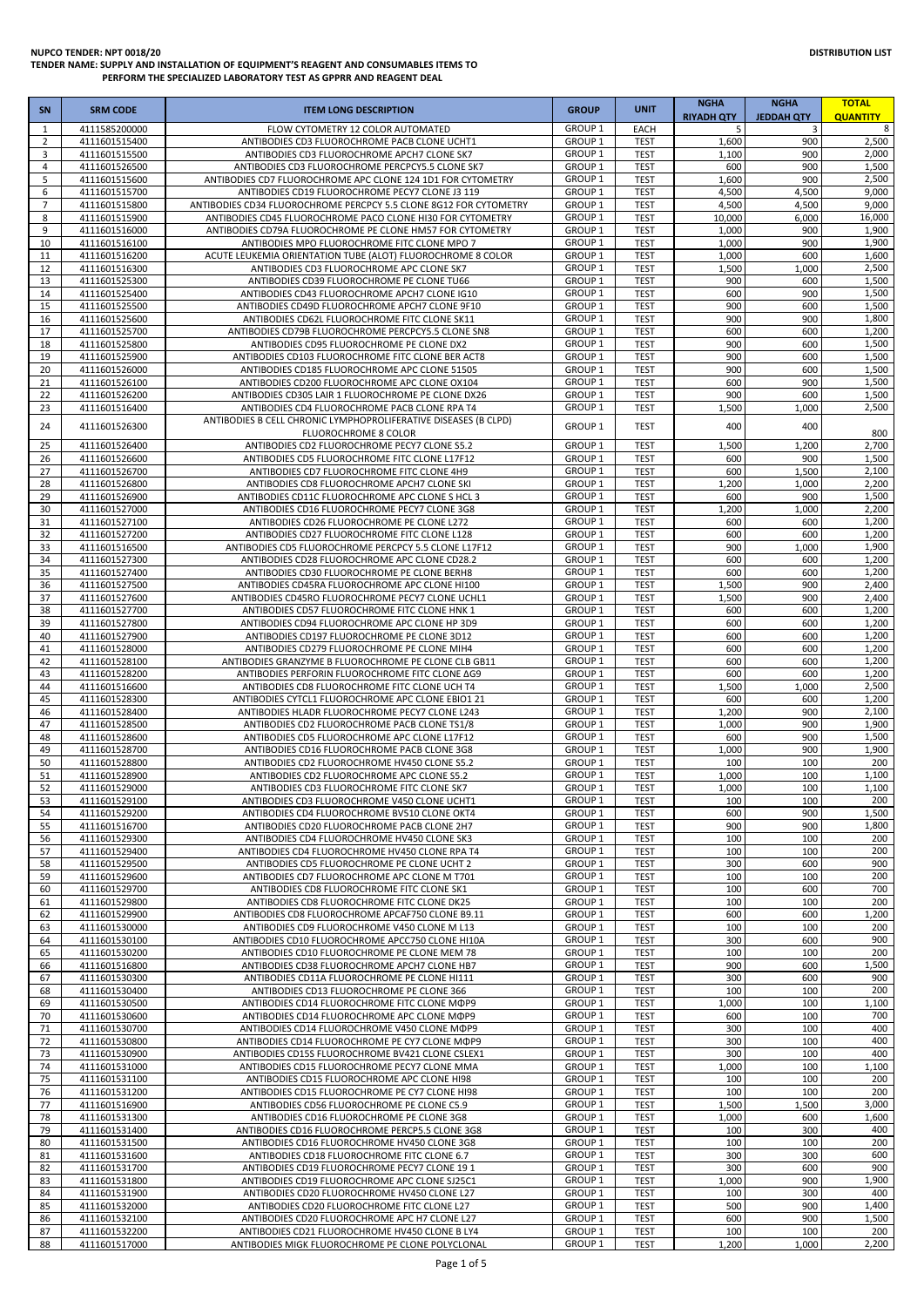# **DISTRIBUTION LIST**

| <b>SN</b>  | <b>SRM CODE</b>                | <b>ITEM LONG DESCRIPTION</b>                                                                                     | <b>GROUP</b>                             | <b>UNIT</b>                | <b>NGHA</b><br><b>RIYADH OTY</b> | <b>NGHA</b><br><b>JEDDAH QTY</b> | <b>TOTAL</b><br><b>QUANTITY</b> |
|------------|--------------------------------|------------------------------------------------------------------------------------------------------------------|------------------------------------------|----------------------------|----------------------------------|----------------------------------|---------------------------------|
| 89         | 4111601532300                  | ANTIBODIES CD21 FLUOROCHROME APC CLONE B LY4                                                                     | GROUP <sub>1</sub>                       | <b>TEST</b>                | 600                              | 600                              | 1,200                           |
| 90<br>91   | 4111601532400<br>4111601532500 | ANTIBODIES CD23 FLUOROCHROME PE CLONE EBVCS 5<br>ANTIBODIES CD23 FLUOROCHROME FITC CLONE EBVCS 5                 | GROUP <sub>1</sub><br>GROUP <sub>1</sub> | <b>TEST</b><br><b>TEST</b> | 100<br>100                       | 300<br>100                       | 400<br>200                      |
| 92         | 4111601532600                  | ANTIBODIES CD24 FLUOROCHROME APCAF750 CLONE ALB9                                                                 | GROUP <sub>1</sub>                       | <b>TEST</b>                | 300                              | 600                              | 900                             |
| 93         | 4111601532700                  | ANTIBODIES CD24 FLUOROCHROME PE CLONE ML5                                                                        | GROUP <sub>1</sub>                       | <b>TEST</b>                | 900                              | 100                              | 1,000                           |
| 94         | 4111601532800                  | ANTIBODIES CD24 FLUOROCHROME BV421 CLONE ML5                                                                     | GROUP <sub>1</sub>                       | <b>TEST</b>                | 300                              | 300                              | 600                             |
| 95<br>96   | 4111601532900<br>4111601533000 | ANTIBODIES CD25 FLUOROCHROME PE.CY7 CLONE 2A3<br>ANTIBODIES CD27 FLUOROCHROME BV510 CLONE O323                   | GROUP <sub>1</sub><br>GROUP <sub>1</sub> | <b>TEST</b><br><b>TEST</b> | 1,000<br>300                     | 100<br>600                       | 1,100<br>900                    |
| 97         | 4111601533100                  | ANTIBODIES CD28 FLUOROCHROME PERCP 5.5 CLONE CD28.2                                                              | GROUP <sub>1</sub>                       | <b>TEST</b>                | 300                              | 600                              | 900                             |
| 98         | 4111601533200                  | ANTIBODIES CD31 FLUOROCHROME PE CLONE MEM 05                                                                     | GROUP <sub>1</sub>                       | <b>TEST</b>                | 100                              | 600                              | 700                             |
| 99         | 4111601517100                  | ANTIBODIES MIGL FLUOROCHROME FITC CLONE POLYCLONAL                                                               | GROUP <sub>1</sub>                       | <b>TEST</b>                | 1,200                            | 1,000                            | 2,200                           |
| 100<br>101 | 4111601533300<br>4111601533400 | ANTIBODIES CD33 FLUOROCHROME PE CY7 CLONE P67.6<br>ANTIBODIES CD34 FLUOROCHROME APC CLONE 8G12                   | GROUP <sub>1</sub><br>GROUP <sub>1</sub> | <b>TEST</b><br><b>TEST</b> | 100<br>600                       | 300<br>600                       | 400<br>1,200                    |
| 102        | 4111601533500                  | ANTIBODIES CD38 FLUOROCHROME BV605 CLONE HIT2                                                                    | GROUP <sub>1</sub>                       | <b>TEST</b>                | 300                              | 900                              | 1,200                           |
| 103        | 4111601533600                  | ANTIBODIES CD38 FLUOROCHROME FITC CLONE HB7                                                                      | GROUP <sub>1</sub>                       | <b>TEST</b>                | 300                              | 600                              | 900                             |
| 104        | 4111601533700                  | ANTIBODIES CD38 FLUOROCHROME FITC CLONE MULTI EPITOPE                                                            | GROUP <sub>1</sub>                       | <b>TEST</b>                | 300                              | 900                              | 1,200                           |
| 105<br>106 | 4111601533800<br>4111601533900 | ANTIBODIES CD38 FLUOROCHROME V450 CLONE HB7<br>ANTIBODIES CD38 FLUOROCHROME APCA750 CLONE LS198 4 3              | GROUP <sub>1</sub><br>GROUP <sub>1</sub> | <b>TEST</b><br><b>TEST</b> | 100<br>300                       | 100<br>900                       | 200<br>1,200                    |
| 107        | 4111601534000                  | ANTIBODIES CD40 FLUOROCHROME PE CLONE 5C3                                                                        | GROUP <sub>1</sub>                       | <b>TEST</b>                | 100                              | 300                              | 400                             |
| 108        | 4111601534100                  | ANTIBODIES CD41 FLUOROCHROME FITC CLONE HIP8                                                                     | GROUP <sub>1</sub>                       | <b>TEST</b>                | 100                              | 100                              | 200                             |
| 109        | 4111601534200                  | ANTIBODIES CD42A FLUOROCHROME FITC CLONE BEB1                                                                    | GROUP <sub>1</sub>                       | <b>TEST</b>                | 100                              | 100                              | 200                             |
| 110<br>111 | 4111601517200<br>4111601534300 | ANTIBODIES TCRFA FLUOROCHROME PECY7 CLONE 11F2<br>ANTIBODIES CD45 FLUOROCHROME HV450 CLONE 2D1                   | <b>GROUP 1</b><br><b>GROUP 1</b>         | <b>TEST</b><br><b>TEST</b> | 1,500<br>100                     | 1,000<br>300                     | 2,500<br>400                    |
| 112        | 4111601534400                  | ANTIBODIES CD45 FLUOROCHROME V500 C CLONE 2D1                                                                    | GROUP <sub>1</sub>                       | <b>TEST</b>                | 2,500                            | 3,000                            | 5,500                           |
| 113        | 4111601534500                  | ANTIBODIES CD45 FLUOROCHROME OC515 CLONE H130                                                                    | GROUP <sub>1</sub>                       | <b>TEST</b>                | 100                              | 1,500                            | 1,600                           |
| 114        | 4111601534600                  | ANTIBODIES CD45 FLUOROCHROME OC515 CLONE GA90                                                                    | GROUP <sub>1</sub>                       | <b>TEST</b>                | 100                              | 1,500                            | 1,600                           |
| 115        | 4111601534700                  | ANTIBODIES CD45 FLUOROCHROME PERCP5.5 CLONE HI30                                                                 | GROUP <sub>1</sub>                       | <b>TEST</b>                | 2,000                            | 1,500                            | 3,500<br>2,500                  |
| 116<br>117 | 4111601534800<br>4111601534900 | ANTIBODIES CD45 FLUOROCHROME APC H7 CLONE 2D1<br>ANTIBODIES CD45RA FLUOROCHROME BV510 CLONE HI100                | GROUP <sub>1</sub><br>GROUP <sub>1</sub> | <b>TEST</b><br><b>TEST</b> | 1,500<br>600                     | 1,000<br>600                     | 1,200                           |
| 118        | 4111601535000                  | ANTIBODIES CD45RO FLUOROCHROME FITC CLONE UCHL1                                                                  | GROUP <sub>1</sub>                       | <b>TEST</b>                | 600                              | 900                              | 1,500                           |
| 119        | 4111601535100                  | ANTIBODIES CD45RO FLUOROCHROME PE CLONE UCHL1                                                                    | GROUP <sub>1</sub>                       | <b>TEST</b>                | 1,000                            | 100                              | 1,100                           |
| 120        | 4111601535200                  | ANTIBODIES CD56 FLUOROCHROME PE CLONE LEU11C                                                                     | GROUP <sub>1</sub>                       | <b>TEST</b>                | 1,000                            | 600                              | 1,600                           |
| 121<br>122 | 4111601517300<br>4111601535300 | ANTIBODIES LYMPHOID SCREENING TUBE (LST) FLUOROCHROME 8 COLOR<br>ANTIBODIES CD56 FLUOROCHROME PE CLONE MY31      | GROUP <sub>1</sub><br>GROUP <sub>1</sub> | <b>TEST</b><br><b>TEST</b> | 1,000<br>100                     | 600<br>100                       | 1,600<br>200                    |
| 123        | 4111601535400                  | ANTIBODIES CD59 FLUOROCHROME PE CLONE MEM 43                                                                     | GROUP <sub>1</sub>                       | <b>TEST</b>                | 600                              | 600                              | 1,200                           |
| 124        | 4111601535500                  | ANTIBODIES CD61 FLUOROCHROME PERCP CLONE RUU PL7F12                                                              | GROUP <sub>1</sub>                       | <b>TEST</b>                | 100                              | 300                              | 400                             |
| 125        | 4111601535600                  | ANTIBODIES CD62L FLUOROCHROME BV421 CLONE DREG 56                                                                | GROUP <sub>1</sub>                       | <b>TEST</b>                | 600                              | 600                              | 1,200                           |
| 126<br>127 | 4111601535700<br>4111601535800 | ANTIBODIES CD64 FLUOROCHROME PE CY7 CLONE 10.1<br>ANTIBODIES CD64 FLUOROCHROME PERCP5.5 CLONE 10.1               | GROUP <sub>1</sub><br>GROUP <sub>1</sub> | <b>TEST</b><br><b>TEST</b> | 1,200<br>600                     | 900<br>100                       | 2,100<br>700                    |
| 128        | 4111601535900                  | ANTIBODIES CD69 FLUOROCHROME PE CLONE FN50                                                                       | GROUP <sub>1</sub>                       | <b>TEST</b>                | 100                              | 600                              | 700                             |
| 129        | 4111601536000                  | ANTIBODIES CD73 FLUOROCHROME PE CLONE AD 2                                                                       | GROUP <sub>1</sub>                       | <b>TEST</b>                | 1,200                            | 3,000                            | 4,200                           |
| 130        | 4111601536100                  | ANTIBODIES CD81 FLUOROCHROME APC CLONE JS 81                                                                     | GROUP <sub>1</sub>                       | <b>TEST</b>                | 100                              | 100                              | 200                             |
| 131<br>132 | 4111601536200<br>4111601517400 | ANTIBODIES CD81 FLUOROCHROME APCC750 CLONE M38<br>ANTIBODIES CD4 FLUOROCHROME PERCP 5.5 CLONE SK3                | GROUP <sub>1</sub><br>GROUP <sub>1</sub> | <b>TEST</b><br><b>TEST</b> | 200<br>1,500                     | 600<br>1,000                     | 800<br>2,500                    |
| 133        | 4111601536300                  | ANTIBODIES CD81 FLUOROCHROME FITC CLONE JS 81                                                                    | GROUP <sub>1</sub>                       | <b>TEST</b>                | 1,000                            | 1,800                            | 2,800                           |
| 134        | 4111601536400                  | ANTIBODIES CD86 FLUOROCHROME PE CLONE IT2.2                                                                      | GROUP <sub>1</sub>                       | <b>TEST</b>                | 200                              | 600                              | 800                             |
| 135        | 4111601536500                  | ANTIBODIES CD86 FLUOROCHROME V450 CLONE 2331(FUN 1)                                                              | GROUP <sub>1</sub>                       | <b>TEST</b>                | 100                              | 100                              | 200                             |
| 136<br>137 | 4111601536600<br>4111601536700 | ANTIBODIES CD105 FLUOROCHROME PE CLONE 266<br>ANTIBODIES CD123 FLUOROCHROME APC CLONE 9F5                        | GROUP <sub>1</sub><br>GROUP <sub>1</sub> | <b>TEST</b><br><b>TEST</b> | 300<br>100                       | 600<br>100                       | 900<br>200                      |
| 138        | 4111601536800                  | ANTIBODIES CD123 FLUOROCHROME PE CLONE AC145                                                                     | GROUP <sub>1</sub>                       | <b>TEST</b>                | 1,200                            | 2,400                            | 3,600                           |
| 139        | 4111601536900                  | ANTIBODIES CD138 FLUOROCHROME V500 CLONE MI15                                                                    | GROUP <sub>1</sub>                       | <b>TEST</b>                | 900                              | 600                              | 1,500                           |
| 140        | 4111601537000                  | ANTIBODIES CD138 FLUOROCHROME BV421 CLONE MI15                                                                   | GROUP <sub>1</sub>                       | <b>TEST</b>                | 600                              | 600                              | 1,200                           |
| 141<br>142 | 4111601537100<br>4111601537200 | ANTIBODIES CD154 FLUOROCHROME PE CLONE 89 76<br>ANTIBODIES CD157 FLUOROCHROME PE CLONE RF3                       | GROUP <sub>1</sub><br>GROUP 1            | <b>TEST</b><br><b>TEST</b> | 300<br>600                       | 300<br>600                       | 600<br>1,200                    |
| 143        | 4111601517500                  | ANTIBODIES CD14 FLUOROCHROME APC CLONE MØP9                                                                      | GROUP <sub>1</sub>                       | <b>TEST</b>                | 1,200                            | 1,000                            | 2,200                           |
| 144        | 4111601537300                  | ANTIBODIES CD197 FLUOROCHROME PE CLONE FR 11 11E8                                                                | GROUP <sub>1</sub>                       | <b>TEST</b>                | 300                              | 600                              | 900                             |
| 145        | 4111601537400                  | ANTIBODIES CD235A FLUOROCHROME FITC CLONE JC159                                                                  | GROUP <sub>1</sub>                       | <b>TEST</b>                | 100                              | 600                              | 700                             |
| 146<br>147 | 4111601537500<br>4111601537600 | ANTIBODIES CD235A FLUOROCHROME FITC CLONE KC16<br>ANTIBODIES CD304 FLUOROCHROME PE CLONE 12C2                    | GROUP <sub>1</sub><br>GROUP <sub>1</sub> | <b>TEST</b><br><b>TEST</b> | 600<br>1,200                     | 1,800                            | 600<br>3,000                    |
| 148        | 4111601537700                  | ANTIBODIES ANTI IGA1 FLUOROCHROME PE CLONE SAA1                                                                  | GROUP <sub>1</sub>                       | <b>TEST</b>                | 100                              | 200                              | 300                             |
| 149        | 4111601537800                  | ANTIBODIES ANTI IGA FLUOROCHROME PE CLONE IS11 8E10                                                              | GROUP <sub>1</sub>                       | <b>TEST</b>                | 300                              | 300                              | 600                             |
| 150        | 4111601537900                  | ANTIBODIES ANTI IGA2 FLUOROCHROME PE CLONE SAA2                                                                  | GROUP <sub>1</sub>                       | <b>TEST</b>                | 300                              | 300                              | 600                             |
| 151<br>152 | 4111601538000<br>4111601538100 | ANTIBODIES ANTI IGA1 FLUOROCHROME FITC CLONE SAA1<br>ANTIBODIES ANTI IGA FLUOROCHROME FITC CLONE IS11 8E10       | GROUP <sub>1</sub><br>GROUP <sub>1</sub> | <b>TEST</b><br><b>TEST</b> | 300<br>300                       | 300<br>300                       | 600<br>600                      |
| 153        | 4111601538200                  | ANTIBODIES ANTI IGM FLUOROCHROME PERCP CY5.5 CLONE MHM 88                                                        | GROUP <sub>1</sub>                       | <b>TEST</b>                | 400                              | 600                              | 1,000                           |
| 154        | 4111601517600                  | ANTIBODIES SMALL SAMPLE TUBE (SST) FLUOROCHROME 8 COLOR                                                          | GROUP <sub>1</sub>                       | <b>TEST</b>                | 900                              | 900                              | 1,800                           |
| 155        | 4111601538300                  | ANTIBODIES ANTI IGM FLUOROCHROME BV510 CLONE MHM 88                                                              | GROUP <sub>1</sub>                       | <b>TEST</b>                | 600                              | 600                              | 1,200                           |
| 156<br>157 | 4111601538400<br>4111601538500 | ANTIBODIES HLA DR FLUOROCHROME HV450 CLONE L243<br>ANTIBODIES HLA DR FLUOROCHROME APC H7 CLONE G46 6             | GROUP <sub>1</sub><br>GROUP <sub>1</sub> | <b>TEST</b><br><b>TEST</b> | 100<br>600                       | 100<br>300                       | 200<br>900                      |
| 158        | 4111601538600                  | ANTIBODIES KAPPA FLUOROCHROME PE CLONE TB28 2                                                                    | GROUP <sub>1</sub>                       | <b>TEST</b>                | 100                              | 200                              | 300                             |
| 159        | 4111601538700                  | ANTIBODIES KAPPA FLUOROCHROME HV450 CLONE TB28 2                                                                 | GROUP <sub>1</sub>                       | <b>TEST</b>                | 100                              | 200                              | 300                             |
| 160        | 4111601538800                  | ANTIBODIES LAMBDA FLUOROCHROME FITC CLONE 1 155 2                                                                | GROUP <sub>1</sub>                       | <b>TEST</b>                | 100                              | 200                              | 300                             |
| 161<br>162 | 4111601538900<br>4111601539000 | ANTIBODIES LAMBDA FLUOROCHROME APCC750 CLONE POLYCLONAL<br>ANTIBODIES MPO FLUOROCHROME FITC CLONE 2C7            | GROUP <sub>1</sub><br>GROUP <sub>1</sub> | <b>TEST</b><br><b>TEST</b> | 300<br>100                       | 900<br>100                       | 1,200<br>200                    |
| 163        | 4111601539100                  | ANTIBODIES FMC7 FLUOROCHROME FITC CLONE FMC7                                                                     | GROUP <sub>1</sub>                       | <b>TEST</b>                | 300                              | 300                              | 600                             |
| 164        | 4111601539200                  | ANTIBODIES ANTI IGG FLUOROCHROME PE CLONE G18 145                                                                | GROUP <sub>1</sub>                       | <b>TEST</b>                | 300                              | 300                              | 600                             |
| 165        | 4111601517700                  | ANTIBODIES CD27 FLUOROCHROME PERCPCY5.5 CLONE L128                                                               | GROUP <sub>1</sub>                       | <b>TEST</b>                | 600                              | 900                              | 1,500                           |
| 166<br>167 | 4111601539300<br>4111601539400 | ANTIBODIES ANTI IGG1 FLUOROCHROME PE CLONE SAG1<br>ANTIBODIES ANTI IGG2 FLUOROCHROME PE CLONE SAG2               | GROUP <sub>1</sub><br>GROUP <sub>1</sub> | <b>TEST</b><br><b>TEST</b> | 300<br>300                       | 300<br>300                       | 600<br>600                      |
| 168        | 4111601539500                  | ANTIBODIES ANTI IGG4 FLUOROCHROME FITC CLONE SAG4                                                                | GROUP 1                                  | <b>TEST</b>                | 300                              | 300                              | 600                             |
| 169        | 4111601539600                  | ANTIBODIES ANTI IGG3 FLUOROCHROME FITC CLONE SAG3                                                                | GROUP <sub>1</sub>                       | <b>TEST</b>                | 300                              | 300                              | 600                             |
| 170        | 4111601539700                  | ANTIBODIES ANTI IGG2 FLUOROCHROME FITC CLONE SAG2                                                                | GROUP <sub>1</sub>                       | <b>TEST</b>                | 300                              | 300                              | 600                             |
| 171<br>172 | 4111601539800<br>4111601539900 | ANTIBODIES ANTI IGD FLUOROCHROME PECF594 CLONE IA6 2<br>ANTIBODIES ANTI IGD FLUOROCHROME PERCP CY5.5 CLONE IA6 2 | GROUP 1<br>GROUP <sub>1</sub>            | <b>TEST</b><br><b>TEST</b> | 300<br>100                       | 300<br>300                       | 600<br>400                      |
| 173        | 4111601540000                  | ANTIBODIES ANTI IGE FLUOROCHROME FITC CLONE POLYCLONAL                                                           | GROUP <sub>1</sub>                       | <b>TEST</b>                | 300                              | 300                              | 600                             |
| 174        | 4111601540100                  | ANTIBODIES ANTI IGD FLUOROCHROME FITC CLONE IA6 2                                                                | GROUP <sub>1</sub>                       | <b>TEST</b>                | 400                              | 300                              | 700                             |
| 175        | 4111601540200                  | ANTIBODIES TCRFA FLUOROCHROME PE CLONE 11F2                                                                      | GROUP <sub>1</sub>                       | <b>TEST</b>                | 1,000                            | 100                              | 1,100                           |
| 176<br>177 | 4111601517800<br>4111601540300 | ANTIBODIES CD27 FLUOROCHROME BV421 CLONE M T271<br>ANTIBODIES TCRAB FLUOROCHROME FITC CLONE WT31                 | GROUP <sub>1</sub><br>GROUP <sub>1</sub> | <b>TEST</b><br><b>TEST</b> | 1,000<br>1,000                   | 900<br>100                       | 1,900<br>1,100                  |
|            |                                |                                                                                                                  |                                          |                            |                                  |                                  |                                 |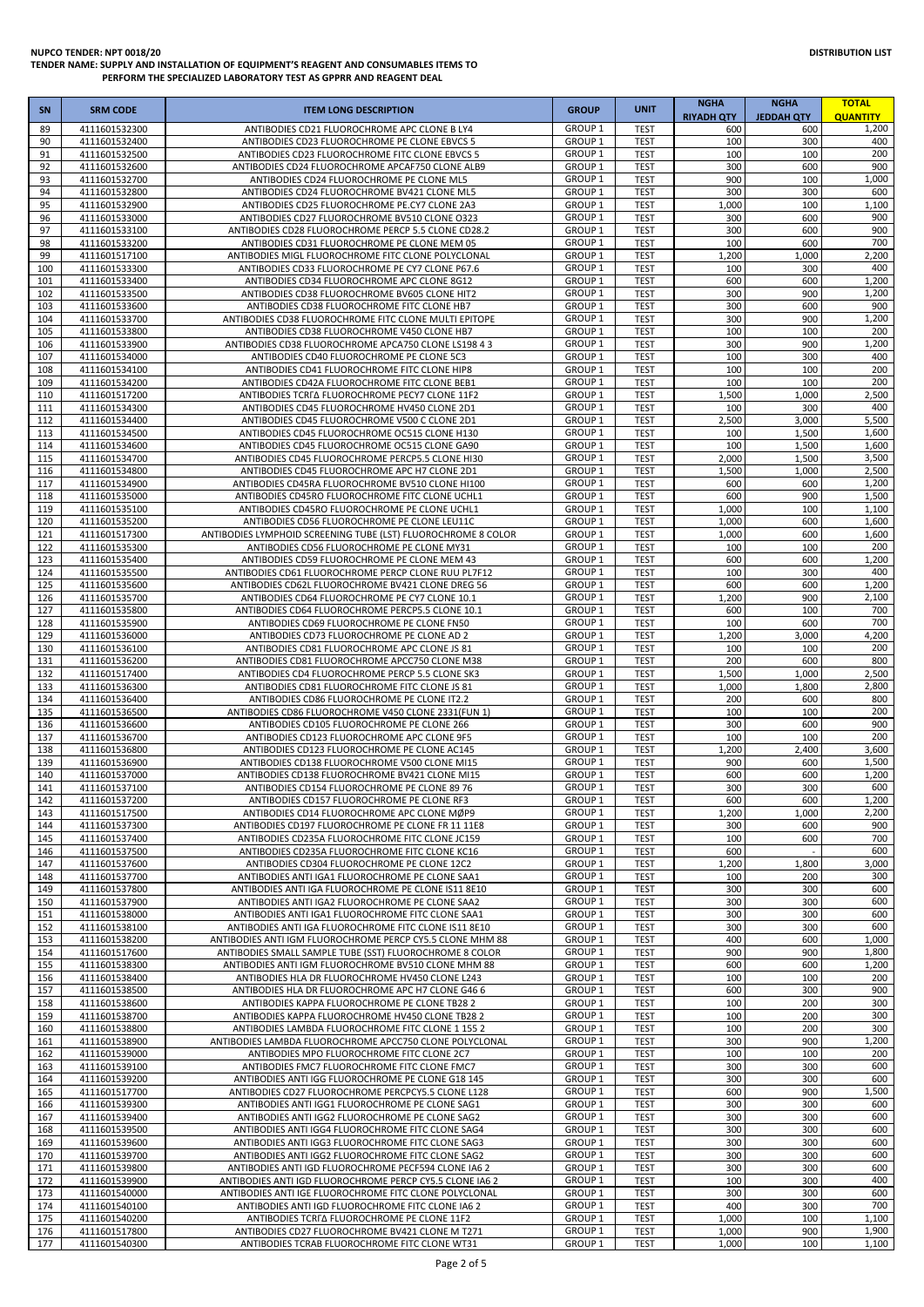| SN         | <b>SRM CODE</b>                | <b>ITEM LONG DESCRIPTION</b>                                                                                | <b>GROUP</b>                             | <b>UNIT</b>                | <b>NGHA</b><br><b>RIYADH QTY</b> | <b>NGHA</b><br><b>JEDDAH QTY</b> | <b>TOTAL</b><br><b>QUANTITY</b> |
|------------|--------------------------------|-------------------------------------------------------------------------------------------------------------|------------------------------------------|----------------------------|----------------------------------|----------------------------------|---------------------------------|
| 178        | 4111601540400                  | ANTIBODIES 7 AAD FLUOROCHROME PERCP                                                                         | <b>GROUP 1</b>                           | <b>TEST</b>                | 1,000                            | 600                              | 1,600                           |
| 179        | 4111601540500                  | ANTIBODIES KIR NKAT2 FLUOROCHROME PE CLONE DX27                                                             | GROUP <sub>1</sub>                       | <b>TEST</b>                | 100                              | 100                              | 200                             |
| 180        | 4111601540600                  | ANTIBODIES KIR NKAT2 FLUOROCHROME FITC CLONE DX27                                                           | <b>GROUP 1</b><br><b>GROUP 1</b>         | <b>TEST</b><br><b>TEST</b> | 100<br>100                       | 100<br>300                       | 200<br>400                      |
| 181<br>182 | 4111601540700<br>4111601540800 | ANTIBODIES LYSOZYME ANTIBODY FLUOROCHROME PE CLONE GIC207<br>ANTIBODIES CD45/CD34 FLUOROCHROME FITC/PE      | GROUP <sub>1</sub>                       | <b>TEST</b>                | 1,000                            | 300                              | 1,300                           |
| 183        | 4111601540900                  | ANTIBODIES SYTO16 FLUOROCHROME ALEXA FLUOR 488                                                              | GROUP <sub>1</sub>                       | <b>TEST</b>                | 400                              | 100                              | 500                             |
| 184        | 4111601541000                  | ANTIBODIES TSLP (CRLF2) FLUOROCHROME PE CLONE 1A6                                                           | GROUP <sub>1</sub>                       | <b>TEST</b>                | 300                              | 100                              | 400                             |
| 185        | 4111601541100                  | ANTIBODIES ZAP 70 FLUOROCHROME ALEXA FLUOR CLONE A16043B                                                    | GROUP <sub>1</sub>                       | <b>TEST</b>                | 100                              | 100                              | 200                             |
| 186        | 4111601541200                  | ANTIBODIES MOUSE IGG2A FLUOROCHROME PE CY5 CLONE G155 178<br>ANTIBODIES CD28 FLUOROCHROME PE CLONE L293     | GROUP <sub>1</sub><br>GROUP <sub>1</sub> | <b>TEST</b>                | 100                              | 100<br>600                       | 200<br>1,200                    |
| 187<br>188 | 4111601517900<br>4111601541300 | ANTIBODIES MOUSE IGG2A FLUOROCHROME PE CLONE G155 178                                                       | <b>GROUP 1</b>                           | <b>TEST</b><br><b>TEST</b> | 600<br>100                       | 100                              | 200                             |
| 189        | 4111601541400                  | ANTIBODIES MOUSE IGG1 FLUOROCHROME V500 C CLONE X40                                                         | <b>GROUP 1</b>                           | <b>TEST</b>                | 100                              | 100                              | 200                             |
| 190        | 4111601541500                  | ANTIBODIES MOUSE IGG1 FLUOROCHROME V450 CLONE X40                                                           | GROUP <sub>1</sub>                       | <b>TEST</b>                | 100                              | 100                              | 200                             |
| 191        | 4111601541600                  | ANTIBODIES MOUSE IGG1 FLUOROCHROME AMCYAN CLONE X40                                                         | GROUP <sub>1</sub>                       | <b>TEST</b>                | 100                              | 100                              | 200                             |
| 192<br>193 | 4111601541700                  | ANTIBODIES MOUSE IGG1 FLUOROCHROME PE CY5 CLONE MOPC 21                                                     | GROUP <sub>1</sub><br>GROUP <sub>1</sub> | <b>TEST</b><br><b>TEST</b> | 100<br>100                       | 100<br>100                       | 200<br>200                      |
| 194        | 4111601541800<br>4111601541900 | ANTIBODIES MOUSE IGG1 FLUOROCHROME FITC CLONE MOPC 21<br>ANTIBODIES MOUSE IGG2B FLUOROCHROME PE CLONE 27 35 | GROUP <sub>1</sub>                       | <b>TEST</b>                | 100                              | 100                              | 200                             |
| 195        | 4111601542000                  | ANTIBODIES MOUSE IGG2B FLUOROCHROME FITC CLONE 27 35                                                        | <b>GROUP 1</b>                           | <b>TEST</b>                | 100                              | 100                              | 200                             |
| 196        | 4111601542100                  | ANTIBODIES MOUSE IGG2B FLUOROCHROME PE CY5 CLONE 27.35                                                      | GROUP <sub>1</sub>                       | <b>TEST</b>                | 100                              | 100                              | 200                             |
| 197        | 4111601542200                  | ANTIBODIES MOUSE IGG2B FLUOROCHROME APC CLONE 27 35                                                         | GROUP <sub>1</sub>                       | <b>TEST</b>                | 100                              | 100                              | 200                             |
| 198<br>199 | 4111601518000<br>4111601542300 | ANTIBODIES CD38 FLUOROCHROME FITC CLONE LD38<br>ANTIBODIES MOUSEIGG2B FLUOROCHROME APC CY7 CLONE 27 35      | GROUP <sub>1</sub><br><b>GROUP 1</b>     | <b>TEST</b><br><b>TEST</b> | 600<br>100                       | 600<br>100                       | 1,200<br>200                    |
| 200        | 4111601542400                  | ANTIBODIES MOUSE IGG2B FLUOROCHROME PERCP5.5 CLONE 27 35                                                    | GROUP <sub>1</sub>                       | <b>TEST</b>                | 100                              | 100                              | 200                             |
| 201        | 4111601542500                  | ANTIBODIES CD4/CD69/CD3 FLUOROCHROME FITC/PE/PERCP                                                          | GROUP <sub>1</sub>                       | <b>TEST</b>                | 150                              | 150                              | 300                             |
| 202        | 4111601542600                  | ANTIBODIES CD8/CD69/CD3 FLUOROCHROME FITC/PE/PERCP                                                          | GROUP <sub>1</sub>                       | <b>TEST</b>                | 150                              | 150                              | 300                             |
| 203        | 4111601542700                  | ANTIBODIES IGG/IGG/CD3 FLUOROCHROME FITC/PE/PERCP                                                           | GROUP <sub>1</sub>                       | <b>TEST</b>                | 150                              | 150                              | 300                             |
| 204        | 4111601542800                  | ANTIBODIES FOXP3 FLUOROCHROME V450 CLONE 259D/C7                                                            | GROUP <sub>1</sub><br><b>GROUP 1</b>     | <b>TEST</b>                | 100                              | 100                              | 200<br>350                      |
| 205<br>206 | 4111601542900<br>4111601543000 | ANTIBODIES CD133 FLUOROCHROME PE<br>ANTIBODIES CD107A FLUOROCHROME ALEXA FLUOR CLONE H4A3                   | GROUP <sub>1</sub>                       | <b>TEST</b><br><b>TEST</b> | 50<br>300                        | 300<br>100                       | 400                             |
|            |                                | ANTIBODIES PRIMARY IMMUNODEFICIENCY ORIENTATION TUBE (PIDOT)                                                |                                          |                            |                                  |                                  |                                 |
| 207        | 4111601543100                  | FLUOROCHROME 8 COLOR                                                                                        | GROUP <sub>1</sub>                       | <b>TEST</b>                | 720                              | 400                              | 1,120                           |
| 208        | 4113171800000                  | FETAL HEMOGLOBIN DETECTION KIT                                                                              | <b>GROUP 1</b>                           | <b>TEST</b>                | 100                              | 300                              | 400                             |
| 209        | 4111601518100                  | ANTIBODIES CD38 FLUOROCHROME PURE CLONE LD38                                                                | <b>GROUP 1</b>                           | <b>TEST</b>                | 600                              | 300                              | 900                             |
| 210<br>211 | 4111601543200<br>4111612715200 | ANTI HBF ANTIBODY<br>LYMPHOCYTE SUBSET COUNT REAGENT KIT TBNK                                               | GROUP <sub>1</sub><br>GROUP <sub>1</sub> | <b>TEST</b><br><b>TEST</b> | 100<br>3,750                     | 300<br>3,000                     | 400<br>6,750                    |
| 212        | 4111601543300                  | STEM CELL KIT                                                                                               | GROUP <sub>1</sub>                       | <b>TEST</b>                | 3,000                            | 2,500                            | 5,500                           |
| 213        | 4111601543400                  | STEM CELL CONTROL KIT                                                                                       | GROUP <sub>1</sub>                       | <b>TEST</b>                | 900                              | 900                              | 1,800                           |
| 214        | 4111583400600                  | TRUCOUNT TUBES OR BEADS                                                                                     | GROUP <sub>1</sub>                       | <b>TEST</b>                | 2,500                            | 750                              | 3,250                           |
| 215        | 4111614805900                  | RESIDUAL WBC ENUMERATION KIT                                                                                | GROUP <sub>1</sub>                       | <b>TEST</b>                | 1,800                            | 2,250                            | 4,050                           |
| 216<br>217 | 4111612641900<br>4111612642000 | RESIDUAL WBC RBC CONTROL CELL<br>RESIDUAL WBC PLAT. CONTROL CELL                                            | <b>GROUP 1</b><br>GROUP <sub>1</sub>     | <b>TEST</b><br><b>TEST</b> | 1,800<br>1,800                   | 1,800<br>1,800                   | 3,600<br>3,600                  |
| 218        | 4111614806000                  | DNA QC PARTICLES                                                                                            | <b>GROUP 1</b>                           | <b>TEST</b>                | 50                               | 75                               | 125                             |
| 219        | 4111613412200                  | DNA CELL CYCLE TEST REAGENT KIT                                                                             | GROUP <sub>1</sub>                       | <b>TEST</b>                | 300                              | 900                              | 1,200                           |
| 220        | 4111601518200                  | ANTIBODIES CD45 FLUOROCHROME PACB CLONE T29/33                                                              | GROUP <sub>1</sub>                       | <b>TEST</b>                | 1,000                            | 1,800                            | 2,800                           |
| 221        | 4111612006700                  | <b>OXIDATIVE BURST TEST</b>                                                                                 | GROUP <sub>1</sub>                       | <b>TEST</b>                | 360                              | 375                              | 735                             |
| 222        | 4111614806100<br>4111601543500 | <b>MIGRATEST</b>                                                                                            | GROUP <sub>1</sub><br><b>GROUP 1</b>     | <b>TEST</b>                | 25<br>100                        | 25<br>300                        | 50<br>400                       |
| 223<br>224 | 4111601543600                  | ANTI HLA DRDPDQ<br>ANTI HLA ABC                                                                             | GROUP <sub>1</sub>                       | <b>TEST</b><br><b>TEST</b> | 300                              | 300                              | 600                             |
| 225        | 4111614806200                  | PHAGOTEST                                                                                                   | <b>GROUP 1</b>                           | <b>TEST</b>                | 100                              | 100                              | 200                             |
| 226        | 4111614806300                  | NK CELL FUNCTION KIT                                                                                        | <b>GROUP 1</b>                           | <b>TEST</b>                | 100                              | 100                              | 200                             |
| 227        | 4111614806400                  | DNA/CELL CYCLE ANALYSIS OF B ALL KIT                                                                        | <b>GROUP 1</b>                           | <b>TEST</b>                | 50                               | 300                              | 350                             |
| 228<br>229 | 4111613007000<br>4111615201200 | <b>GENTAMICIN INJECTION ANTIBIOTIC</b><br>CONTROL CELLS CD CHEX TDT PLUS NORMAL / ABNORMAL                  | GROUP <sub>1</sub><br>GROUP 1            | <b>TEST</b><br><b>TEST</b> | 50<br>120                        | $\mathbf{1}$<br>120              | 51<br>240                       |
| 230        | 4111615201300                  | CONTROL CELLS CD CHEX CD103 PLUS NORMAL / ABNORMAL                                                          | GROUP 1                                  | <b>TEST</b>                | 120                              | 120                              | 240                             |
| 231        | 4111601518300                  | ANTIBODIES CD81 FLUOROCHROME APCH7 CLONE JS 81                                                              | GROUP <sub>1</sub>                       | <b>TEST</b>                | 1,500                            | 1,500                            | 3,000                           |
| 232        | 4111615201400                  | CONTROL CELLS CD CHEX CD117 NORMAL / ABNORMAL                                                               | <b>GROUP 1</b>                           | <b>TEST</b>                | 120                              | 120                              | 240                             |
| 233        | 4111615201500                  | CONTROL CELLS CD CHEX PLUS NORMAL / ABNORMAL                                                                | GROUP <sub>1</sub>                       | <b>TEST</b>                | 120                              | 120                              | 240                             |
| 234<br>235 | 4111615201600<br>4111612104800 | CONTROL CELLS CD CHEX SELECT NORMAL / ABNORMAL                                                              | GROUP 1<br>GROUP <sub>1</sub>            | <b>TEST</b><br><b>TEST</b> | 120<br>900                       | 120<br>900                       | 240<br>1,800                    |
| 236        | 4111612104900                  | LYMPHOCYTE SUBSET Q.C NORMAL<br>LYMPHOCYTE SUBSET Q.C. LOW                                                  | GROUP <sub>1</sub>                       | <b>TEST</b>                | 900                              | 900                              | 1,800                           |
| 237        | 4111611306900                  | PMA/IONOMYCIN (WITHOUT BREFELDIN A) CELL STIMULATION COCKTAIL                                               | GROUP <sub>1</sub>                       | <b>TEST</b>                | 300                              | 600                              | 900                             |
| 238        | 4111611307000                  | PMA/IONOMYCIN (WITH BREFELDIN A) CELL STIMULATION COCKTAIL                                                  | <b>GROUP 1</b>                           | <b>TEST</b>                | 300                              | 600                              | 900                             |
| 239        | 4111612105000                  | FLAER ALEXA 488                                                                                             | <b>GROUP 1</b>                           | <b>TEST</b>                | 1,200                            | 600                              | 1,800                           |
| 240<br>241 | 4111615201700<br>4111615201800 | <b>INSTRUMENT SET UP BEADS</b><br><b>COMPENSATION BEADS</b>                                                 | GROUP <sub>1</sub><br><b>GROUP 1</b>     | <b>TEST</b><br><b>TEST</b> | 1,000<br>100                     | 1,000<br>100                     | 2,000<br>200                    |
| 242        | 4111601518400                  | ANTIBODIES CD117 FLUOROCHROME APC CLONE 104D2                                                               | GROUP <sub>1</sub>                       | <b>TEST</b>                | 600                              | 900                              | 1,500                           |
| 243        | 4111615201900                  | RAINBOW CALIBRATION PARTICLES 8 PEAKS                                                                       | GROUP <sub>1</sub>                       | <b>TEST</b>                | 300                              | 300                              | 600                             |
| 244        | 4111613412300                  | PROPIDIUM IODIDE SOLUTION                                                                                   | GROUP <sub>1</sub>                       | <b>TEST</b>                | 100                              | 100                              | 200                             |
| 245        | 4113180800000                  | LYSING SOLUTION WITH FIX ML                                                                                 | GROUP <sub>1</sub>                       | EACH                       | 5,000                            | 3,000                            | 8,000                           |
| 246<br>247 | 4111612715300<br>4113180800100 | FIX AND PERM NORDIC MUBIO SUSTEREN ML<br>AMMONIUM CHLORIDE LYSING SOLUTION ML                               | GROUP <sub>1</sub><br><b>GROUP 1</b>     | EACH<br>EACH               | 6,000<br>4,000                   | 6,000<br>4,000                   | 12,000<br>8,000                 |
| 248        | 4111612403300                  | FIXATIVE SOLUTION ML                                                                                        | GROUP 1                                  | EACH                       | 1,000                            | 1,000                            | 2,000                           |
| 249        | 4111611307100                  | RPMI 1640 MEDIUM 1X WITH L GLUTAMINE ML                                                                     | GROUP <sub>1</sub>                       | EACH                       | 2,000                            | 2,000                            | 4,000                           |
| 250        | 4111611307200                  | FETAL CALF SERUM ML                                                                                         | GROUP <sub>1</sub>                       | EACH                       | 1,000                            | 2,000                            | 3,000                           |
| 251        | 4111611307300                  | DENSITY GRADIENT MEDIA MONONUCLEAR CELLS SEPARATION ML                                                      | GROUP <sub>1</sub>                       | EACH                       | 50                               | 30                               | 80                              |
| 252<br>253 | 4111613007100<br>4111601518500 | SODIUM AZIDE (NAN3) G<br>ANTIBODIES CD138 FLUOROCHROME PACO CLONE B A38                                     | GROUP <sub>1</sub><br>GROUP <sub>1</sub> | EACH<br><b>TEST</b>        | 100<br>600                       | 100<br>900                       | 200<br>1,500                    |
| 254        | 4114170500000                  | EDETATE DISODIUM (EDTA) G                                                                                   | GROUP <sub>1</sub>                       | EACH                       | 100                              | 50                               | 150                             |
| 255        | 4111613412400                  | BOVINE SERUM ALBUMIN 500G (BSA): HEAT SHOCK FRACTION PROTEASE FREE FATTY                                    | <b>GROUP 1</b>                           | EACH                       | 1,500                            | 1,500                            |                                 |
| 256        | 4710161302500                  | ACID FREE ESSENTIALLY GLOBULIN FREE PH 7 298% G<br><b>STAIN BUFFER LITER</b>                                | GROUP <sub>1</sub>                       | EACH                       | $\overline{7}$                   | 9                                | 3,000<br>16                     |
| 257        | 4111601543700                  | CELL WASH LITER                                                                                             | GROUP <sub>1</sub>                       | EACH                       | 500                              | 300                              | 800                             |
| 258        | 4112170001400                  | VACUTAINER CPT TUBE 4 ML TUBE                                                                               | <b>GROUP 1</b>                           | EACH                       | 300                              | 300                              | 600                             |
| 259<br>260 | 4112170001500<br>4112170001600 | TEST TUBE 12 X 75 MM ROUND BOTTOM TUBE<br>TUBE 15 ML ROUND BOTTOM TUBE                                      | GROUP <sub>1</sub><br>GROUP <sub>1</sub> | EACH<br>EACH               | 100,000<br>1,000                 | 100,000<br>1,500                 | 200,000<br>2,500                |
| 261        | 4112170001700                  | TUBE 50 ML ROUND BOTTOM EACH                                                                                | GROUP <sub>1</sub>                       | EACH                       | 1,000                            | 1,500                            | 2,500                           |
| 262        | 4111583400700                  | 35 MM MEDICON NON STERILE EACH                                                                              | GROUP <sub>1</sub>                       | EACH                       | 300                              | 300                              | 600                             |
| 263        | 4111583400800                  | 50 MM MEDICON NON STERILE EACH                                                                              | GROUP <sub>1</sub>                       | EACH                       | 900                              | 900                              | 1,800                           |
| 264        | 4111601518600                  | ANTIBODIES B2MICRO FLUOROCHROME PERCP5.5 CLONE TU99                                                         | <b>GROUP 1</b>                           | <b>TEST</b>                | 600                              | 600                              | 1,200                           |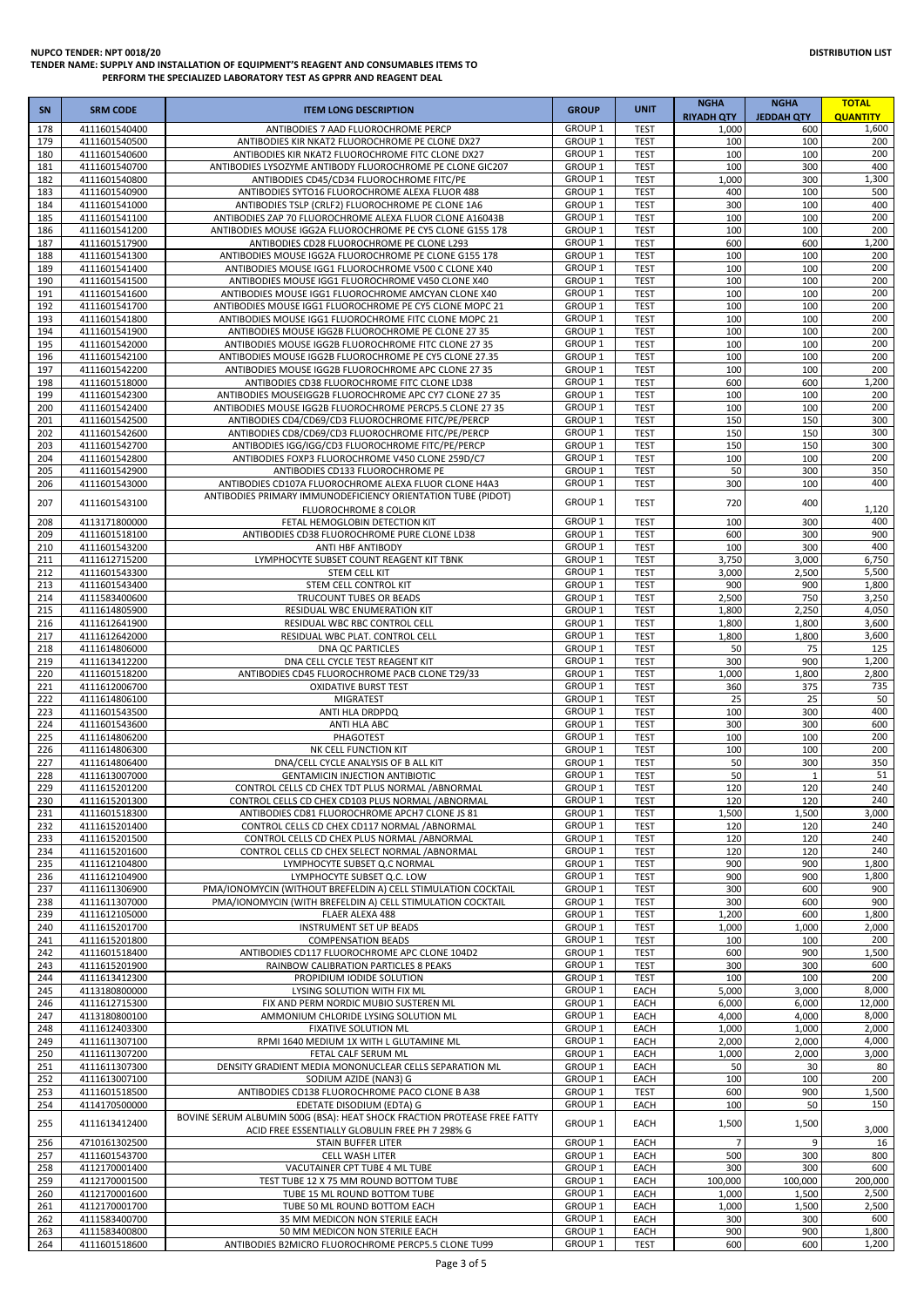| <b>SN</b>  | <b>SRM CODE</b>                | <b>ITEM LONG DESCRIPTION</b>                                                                                     | <b>GROUP</b>                             | <b>UNIT</b>                | <b>NGHA</b><br><b>RIYADH QTY</b> | <b>NGHA</b><br><b>JEDDAH QTY</b> | <b>TOTAL</b><br><b>QUANTITY</b> |
|------------|--------------------------------|------------------------------------------------------------------------------------------------------------------|------------------------------------------|----------------------------|----------------------------------|----------------------------------|---------------------------------|
| 265        | 4110492200200                  | SYRINGE 50 MM NON STERILE EACH                                                                                   | GROUP 1                                  | EACH                       | 900                              | 900                              | 1,800                           |
| 266        | 4110492200300                  | SYRINGE 70 MM NON STERILE EACH                                                                                   | GROUP <sub>1</sub><br>GROUP <sub>1</sub> | EACH                       | 3,000                            | 3,000                            | 6,000<br>6,000                  |
| 267<br>268 | 4110492200400<br>4111583400900 | SYRINGE 100 MM NON STERILE EACH<br>FLOW CYTOMETRY SOFTWARE LATEST VERSION WITH FREE UPDATION SOFTWARE            | GROUP <sub>1</sub>                       | EACH<br>EACH               | 3,000<br>5                       | 3,000<br>3                       | 8                               |
| 269        | 4220370400000                  | <b>COLOR TONER KIT</b>                                                                                           | GROUP <sub>1</sub>                       | EACH                       | 30                               | 24                               | 54                              |
| 270        | 4111601518700                  | ANTIBODIES B2MICRO FLUOROCHROME PURE CLONE TU99                                                                  | GROUP <sub>1</sub>                       | <b>TEST</b>                | 600                              |                                  | 600                             |
| 271<br>272 | 4111601518800<br>4111601518900 | ANTIBODIES IGK FLUOROCHROME APC CLONE POLYCLONAL RABBIT SERUM<br>ANTIBODIES IGA FLUOROCHROME APCH7 CLONE 1 155 2 | GROUP <sub>1</sub><br>GROUP <sub>1</sub> | <b>TEST</b><br><b>TEST</b> | 600<br>900                       | 900<br>600                       | 1,500<br>1,500                  |
| 273        | 4111601519000                  | ANTIBODIES PLASMA CELL SCREENING TUBE (PCST) FLUOROCHROME 8 COLOR                                                | GROUP <sub>1</sub>                       | <b>TEST</b>                | 450                              | 250                              | 700                             |
| 274        | 4111601519100                  | ANTIBODIES PLASMA CELL DISORDERS (PCD) FLUOROCHROME 8 COLOR                                                      | GROUP <sub>1</sub>                       | <b>TEST</b>                | 450                              | 250                              | 700                             |
| 275        | 4111601519200                  | ANTIBODIES MULTIPLE MYELOMA MRD KIT FLUOROCHROME 8 COLOR                                                         | GROUP <sub>1</sub>                       | <b>TEST</b>                | 450                              | 250                              | 700                             |
| 276<br>277 | 4111601519300<br>4111601519400 | ANTIBODIES CD9 FLUOROCHROME PACB CLONE MEM 61<br>ANTIBODIES CD10 FLUOROCHROME APC CLONE HI10A                    | GROUP <sub>1</sub><br><b>GROUP 1</b>     | <b>TEST</b><br><b>TEST</b> | 1,200<br>1,200                   | 1,000<br>1,500                   | 2,200<br>2,700                  |
| 278        | 4111601519500                  | ANTIBODIES CD13 FLUOROCHROME PE CLONE L138                                                                       | GROUP <sub>1</sub>                       | <b>TEST</b>                | 1,200                            | 1,000                            | 2,200                           |
| 279        | 4111601519600                  | ANTIBODIES CD15 FLUOROCHROME FITC CLONE MMA                                                                      | <b>GROUP 1</b>                           | <b>TEST</b>                | 1,500                            | 1,500                            | 3,000                           |
| 280<br>281 | 4111601519700<br>4111601519800 | ANTIBODIES CD21 FLUOROCHROME PACB CLONE LT21<br>ANTIBODIES CD22 FLUOROCHROME APC CLONE S HCL 1                   | GROUP <sub>1</sub><br><b>GROUP 1</b>     | <b>TEST</b><br><b>TEST</b> | 1,200<br>1,200                   | 1,200<br>1,200                   | 2,400<br>2,400                  |
| 282        | 4111601524900                  | ANTIBODIES CD22 FLUOROCHROME PERCPCY5.5 CLONE S HCL 1                                                            | GROUP <sub>1</sub>                       | <b>TEST</b>                | 900                              | 1,000                            | 1,900                           |
| 283        | 4111601519900                  | ANTIBODIES CD24 FLUOROCHROME APCH7 CLONE ML5                                                                     | GROUP <sub>1</sub>                       | <b>TEST</b>                | 1,200                            | 1,000                            | 2,200                           |
| 284<br>285 | 4111601520000<br>4111601520100 | ANTIBODIES CD33 FLUOROCHROME PE CLONE P67.6<br>ANTIBODIES CD58 FLUOROCHROME FITC CLONE 1C3                       | GROUP <sub>1</sub><br>GROUP <sub>1</sub> | <b>TEST</b><br><b>TEST</b> | 1,200<br>1,200                   | 900<br>1,500                     | 2,100<br>2,700                  |
| 286        | 4111601520200                  | ANTIBODIES CD65 FLUOROCHROME FITC CLONE 88H7                                                                     | GROUP <sub>1</sub>                       | <b>TEST</b>                | 900                              | 1,000                            | 1,900                           |
| 287        | 4111601520300                  | ANTIBODIES CD66C FLUOROCHROME PE CLONE KOR SA3544                                                                | GROUP <sub>1</sub>                       | <b>TEST</b>                | 1,200                            | 3,800                            | 5,000                           |
| 288        | 4111601520400                  | ANTIBODIES CD123 FLUOROCHROME APC CLONE AC145                                                                    | GROUP <sub>1</sub><br><b>GROUP 1</b>     | <b>TEST</b>                | 1,200                            | 1,200                            | 2,400                           |
| 289<br>290 | 4111601520500<br>4111601520600 | ANTIBODIES IGM FLUOROCHROME FITC CLONE POLYCLONAL RABBIT SERUM<br>ANTIBODIES NG2 FLUOROCHROME PE CLONE 7.1       | GROUP <sub>1</sub>                       | <b>TEST</b><br><b>TEST</b> | 1,200<br>1,200                   | 1,000<br>1,000                   | 2,200<br>2,200                  |
| 291        | 4111601520700                  | ANTIBODIES MIGK FLUOROCHROME PACB CLONE A8B5                                                                     | GROUP <sub>1</sub>                       | <b>TEST</b>                | 1,200                            | 1,000                            | 2,200                           |
| 292        | 4111601520800                  | ANTIBODIES MIGM FLUOROCHROME APC CLONE G20 127                                                                   | <b>GROUP 1</b>                           | <b>TEST</b>                | 1,200                            | 1,000                            | 2,200                           |
| 293<br>294 | 4111601520900<br>4111601521000 | ANTIBODIES TDT FLUOROCHROME FITC CLONE HT 6<br>ANTIBODIES B CELL PRECURSOR ALL MRD KIT FLUOROCHROME 8 COLOR      | GROUP <sub>1</sub><br><b>GROUP 1</b>     | <b>TEST</b><br><b>TEST</b> | 1,200<br>550                     | 1,000<br>600                     | 2,200<br>1,150                  |
| 295        | 4111601521100                  | ANTIBODIES CD1A FLUOROCHROME APC CLONE H149                                                                      | <b>GROUP 1</b>                           | <b>TEST</b>                | 600                              | 600                              | 1,200                           |
| 296        | 4111601521200                  | ANTIBODIES CD2 FLUOROCHROME FITC CLONE RPA 2.10                                                                  | GROUP <sub>1</sub>                       | <b>TEST</b>                | 1,200                            | 1,000                            | 2,200                           |
| 297        | 4111601521300                  | ANTIBODIES CD8 FLUOROCHROME PECY7 CLONE SFCI21THY2D3                                                             | GROUP <sub>1</sub>                       | <b>TEST</b>                | 1,200                            | 1,000                            | 2,200                           |
| 298<br>299 | 4111601521400<br>4111601521500 | ANTIBODIES CD10 FLUOROCHROME PECY7 CLONE HI10A<br>ANTIBODIES CD33 FLUOROCHROME PERCPCY5.5 CLONE P67.6            | GROUP <sub>1</sub><br>GROUP <sub>1</sub> | <b>TEST</b><br><b>TEST</b> | 1,000<br>600                     | 1,000<br>600                     | 2,000<br>1,200                  |
| 300        | 4111601521600                  | ANTIBODIES CD44 FLUOROCHROME FITC CLONE L178                                                                     | GROUP <sub>1</sub>                       | <b>TEST</b>                | 600                              | 600                              | 1,200                           |
| 301        | 4111601521700                  | ANTIBODIES CD45 RA FLUOROCHROME PECY7 CLONE L48                                                                  | <b>GROUP 1</b>                           | <b>TEST</b>                | 1,000                            | 1,000                            | 2,000                           |
| 302<br>303 | 4111601521800<br>4111601521900 | ANTIBODIES CD56 FLUOROCHROME PECY7 CLONE N901<br>ANTIBODIES CD99 FLUOROCHROME PE CLONE TU12                      | <b>GROUP 1</b><br>GROUP <sub>1</sub>     | <b>TEST</b><br><b>TEST</b> | 1,000<br>600                     | 1,000<br>600                     | 2,000<br>1,200                  |
| 304        | 4111601522000                  | ANTIBODIES CD117 FLUOROCHROME PE CLONE 104D2                                                                     | GROUP <sub>1</sub>                       | <b>TEST</b>                | 600                              | 600                              | 1,200                           |
| 305        | 4111601522100                  | ANTIBODIES HLADR FLUOROCHROME PERCPCY5.5 CLONE L243                                                              | GROUP <sub>1</sub>                       | <b>TEST</b>                | 1,200                            | 900                              | 2,100                           |
| 306<br>307 | 4111601522200<br>4111601522300 | ANTIBODIES TCRAB FLUOROCHROME PE CLONE IP26A<br>ANTIBODIES CYTCR B CHAIN FLUOROCHROME APC CLONE 8A3 (BF1)        | GROUP <sub>1</sub><br>GROUP <sub>1</sub> | <b>TEST</b><br><b>TEST</b> | 1,000<br>600                     | 900<br>600                       | 1,900<br>1,200                  |
| 308        | 4111601522400                  | ANTIBODIES TCRFA FLUOROCHROME FITC CLONE IMMU510                                                                 | GROUP <sub>1</sub>                       | <b>TEST</b>                | 900                              | 900                              | 1,800                           |
| 309        | 4111601522500                  | ANTIBODIES CD4 FLUOROCHROME APCH7 CLONE SK3                                                                      | GROUP <sub>1</sub>                       | <b>TEST</b>                | 1,200                            | 1,000                            | 2,200                           |
| 310        | 4111601522600                  | ANTIBODIES CD9 FLUOROCHROME APCH7 CLONE M L13                                                                    | <b>GROUP 1</b>                           | <b>TEST</b>                | 600                              | 900                              | 1,500                           |
| 311<br>312 | 4111601522700<br>4111601522800 | ANTIBODIES CD10 FLUOROCHROME APCH7 CLONE HL10A<br>ANTIBODIES CD11B FLUOROCHROME APC CLONE D12                    | GROUP <sub>1</sub><br>GROUP <sub>1</sub> | <b>TEST</b><br><b>TEST</b> | 1,200<br>1,200                   | 1,000<br>1,000                   | 2,200<br>2,200                  |
| 313        | 4111601522900                  | ANTIBODIES CD14 FLUOROCHROME APCH7 CLONE MØP9                                                                    | <b>GROUP 1</b>                           | <b>TEST</b>                | 1,200                            | 1,000                            | 2,200                           |
| 314        | 4111601523000                  | ANTIBODIES CD16 FLUOROCHROME FITC CLONE CLB FCR GRAN/1                                                           | <b>GROUP 1</b>                           | <b>TEST</b>                | 1,200                            | 1,000                            | 2,200                           |
| 315<br>316 | 4111601523100<br>4111601523200 | ANTIBODIES CD19 FLUOROCHROME APCH7 CLONE SJ25C1<br>ANTIBODIES CD25 FLUOROCHROME PE CLONE 2A3                     | GROUP <sub>1</sub><br><b>GROUP 1</b>     | <b>TEST</b><br><b>TEST</b> | 1,000<br>1,500                   | 900<br>1,000                     | 1,900<br>2,500                  |
| 317        | 4111601523300                  | ANTIBODIES CD33 FLUOROCHROME APC CLONE P67.6                                                                     | GROUP 1                                  | <b>TEST</b>                | 1,200                            | 900                              | 2,100                           |
| 318        | 4111601523400                  | ANTIBODIES CD35 FLUOROCHROME FITC CLONE E11                                                                      | GROUP <sub>1</sub>                       | <b>TEST</b>                | 1,200                            | 1,000                            | 2,200                           |
| 319<br>320 | 4111601523500<br>4111601523600 | ANTIBODIES CD36 FLUOROCHROME FITC CLONE CLB IVC7<br>ANTIBODIES CD41 FLUOROCHROME FITC CLONE CLB TROMB/76C9       | GROUP <sub>1</sub><br>GROUP <sub>1</sub> | <b>TEST</b><br><b>TEST</b> | 1,200<br>600                     | 1,000<br>600                     | 2,200<br>1,200                  |
| 321        | 4111601523700                  | ANTIBODIES CD42A FLUOROCHROME FITC CLONE GRP P                                                                   | GROUP <sub>1</sub>                       | <b>TEST</b>                | 600                              | 600                              | 1,200                           |
| 322        | 4111601523800                  | ANTIBODIES CD42B FLUOROCHROME APC CLONE HIP1                                                                     | GROUP <sub>1</sub>                       | <b>TEST</b>                | 600                              | 600                              | 1,200                           |
| 323        | 4111601523900                  | ANTIBODIES CD61 FLUOROCHROME FITC CLONE RUU PL7F12                                                               | GROUP <sub>1</sub><br><b>GROUP 1</b>     | <b>TEST</b>                | 600                              | 600                              | 1,200                           |
| 324<br>325 | 4111601524000<br>4111601524100 | ANTIBODIES CD64 FLUOROCHROME PE CLONE 10.1<br>ANTIBODIES CD71 FLUOROCHROME APCH7 CLONE M A712                    | <b>GROUP 1</b>                           | <b>TEST</b><br><b>TEST</b> | 1,200<br>600                     | 900<br>600                       | 2,100<br>1,200                  |
| 326        | 4111601524200                  | ANTIBODIES CD105 FLUOROCHROME PE CLONE 1G2                                                                       | GROUP <sub>1</sub>                       | <b>TEST</b>                | 1,200                            | 600                              | 1,800                           |
| 327        | 4111601524300                  | ANTIBODIES CD117 FLUOROCHROME PE CY7 CLONE 104D2D1                                                               | <b>GROUP 1</b>                           | <b>TEST</b>                | 2,400                            | 1,800                            | 4,200                           |
| 328<br>329 | 4111601524400<br>4111601524500 | ANTIBODIES CD203C FLUOROCHROME PE CLONE 97A6<br>ANTIBODIES CD300E FLUOROCHROME APC CLONE UP H2                   | GROUP <sub>1</sub><br>GROUP <sub>1</sub> | <b>TEST</b><br><b>TEST</b> | 300<br>1,200                     | 600<br>1,000                     | 900<br>2,200                    |
| 330        | 4111601524600                  | ANTIBODIES HLADR FLUOROCHROME PACB CLONE L243                                                                    | GROUP <sub>1</sub>                       | <b>TEST</b>                | 1,200                            | 900                              | 2,100                           |
| 331        | 4111601524700                  | ANTIBODIES CD10 FLUOROCHROME PE CLONE ALB1                                                                       | <b>GROUP 1</b>                           | <b>TEST</b>                | 600                              | 600                              | 1,200                           |
| 332<br>333 | 4111601524800<br>4111601525000 | ANTIBODIES CD11C FLUOROCHROME PERCPCY5.5 CLONE B LY6<br>ANTIBODIES CD23 FLUOROCHROME FITC CLONE MHM6             | GROUP <sub>1</sub><br><b>GROUP 1</b>     | <b>TEST</b><br><b>TEST</b> | 900<br>600                       | 900<br>600                       | 1,800<br>1,200                  |
| 334        | 4111601525100                  | ANTIBODIES CD27 FLUOROCHROME APC CLONE L128                                                                      | GROUP <sub>1</sub>                       | <b>TEST</b>                | 900                              | 600                              | 1,500                           |
| 335        | 4111601525200                  | ANTIBODIES CD31 FLUOROCHROME FITC CLONE WM59                                                                     | GROUP <sub>1</sub>                       | <b>TEST</b>                | 900                              | 600                              | 1,500                           |
| 336        | 4110630003300                  | HISTOCOMPATIBILITY LEUKOCYTE ANTIGEN HUMAN: HLA                                                                  | <b>GROUP 2</b><br><b>GROUP 2</b>         | EACH                       | 3                                | 4                                | $\overline{7}$                  |
| 337<br>338 | 4110630003400<br>4110630003500 | HLA SSO A<br>HLA SSO B                                                                                           | <b>GROUP 2</b>                           | <b>TEST</b><br><b>TEST</b> | 16,500<br>16,500                 | 8,500<br>8,500                   | 25,000<br>25,000                |
| 339        | 4110630003600                  | HLA SSO C                                                                                                        | <b>GROUP 2</b>                           | <b>TEST</b>                | 6,000                            | 3,000                            | 9,000                           |
| 340        | 4110630003700                  | HLA SSO DRB1                                                                                                     | <b>GROUP 2</b><br><b>GROUP 2</b>         | <b>TEST</b>                | 16,500                           | 8,500                            | 25,000<br>9,000                 |
| 341<br>342 | 4110630003800<br>4110630003900 | HLA SSO DRB 3/4/5<br>HLA SSO DPA1 / DPB1                                                                         | <b>GROUP 2</b>                           | <b>TEST</b><br><b>TEST</b> | 6,000<br>6,000                   | 3,000<br>3,000                   | 9,000                           |
| 343        | 4110630004000                  | HLA SSO DQA1 / DQB1                                                                                              | <b>GROUP 2</b>                           | <b>TEST</b>                | 6,000                            | 3,000                            | 9,000                           |
| 344        | 4110630004100                  | <b>HLA NGS A</b>                                                                                                 | <b>GROUP 2</b>                           | <b>TEST</b>                | 24,000                           | 12,000                           | 36,000                          |
| 345<br>346 | 4110630004200<br>4110630004300 | <b>HLA NGS B</b><br>HLA NGS C                                                                                    | <b>GROUP 2</b><br><b>GROUP 2</b>         | <b>TEST</b><br><b>TEST</b> | 4,500<br>4,500                   | 1,800<br>1,800                   | 6,300<br>6,300                  |
| 347        | 4110630004400                  | HLA NGS DRB1                                                                                                     | <b>GROUP 2</b>                           | <b>TEST</b>                | 4,500                            | 1,800                            | 6,300                           |
| 348        | 4110630004500                  | HLA NGS DRB 3/4/5                                                                                                | <b>GROUP 2</b>                           | <b>TEST</b>                | 4,500                            | 1,800                            | 6,300                           |
| 349<br>350 | 4110630004600<br>4110630004700 | HLA NGS DPA1 / DPB1<br>HLA NGS DQA1 / DQB1                                                                       | <b>GROUP 2</b><br><b>GROUP 2</b>         | <b>TEST</b><br><b>TEST</b> | 4,500<br>4,500                   | 1,800<br>1,800                   | 6,300<br>6,300                  |
| 351        | 4111601514900                  | PRA SCREEN                                                                                                       | <b>GROUP 2</b>                           | <b>TEST</b>                | 4,500                            | 1,800                            | 6,300                           |
| 352        | 4111601515000                  | PRA SINGLE ANTIGEN                                                                                               | <b>GROUP 2</b>                           | <b>TEST</b>                | 3,000                            | 1,500                            | 4,500                           |
| 353        | 4111614805800                  | FLOW PRA SCREENING                                                                                               | <b>GROUP 2</b>                           | <b>TEST</b>                | 3,500                            | 1,800                            | 5,300                           |